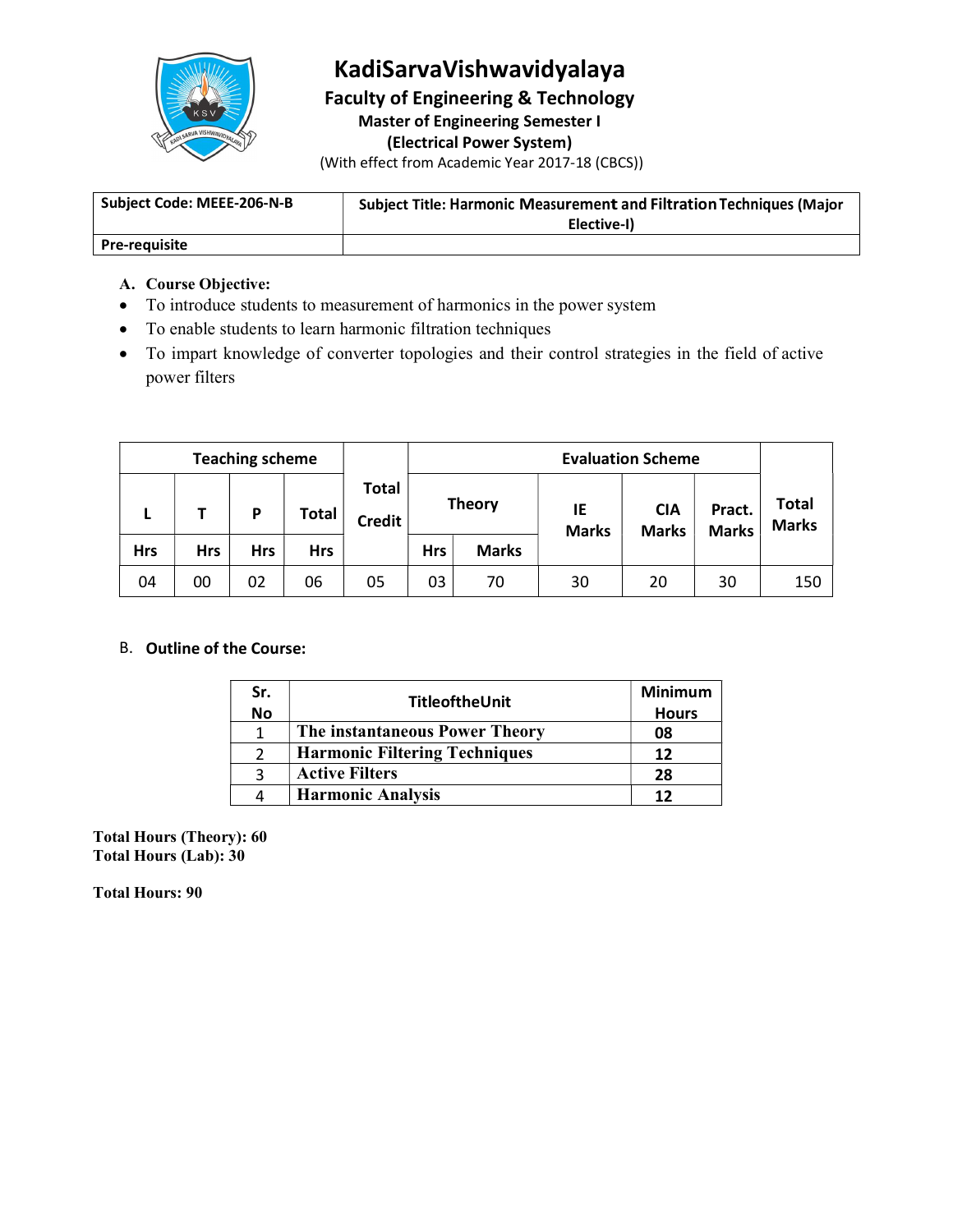

# KadiSarvaVishwavidyalaya

Faculty of Engineering & Technology Master of Engineering Semester I

(Electrical Power System)

(With effect from Academic Year 2017-18 (CBCS))

### Detailed Syllabus

| Sr.<br><b>No</b>        | <b>Topic</b>                                                                                                                                                                                                                                                                            | Lecture<br><b>Hours</b> | Weight<br>$age(\%)$ |  |
|-------------------------|-----------------------------------------------------------------------------------------------------------------------------------------------------------------------------------------------------------------------------------------------------------------------------------------|-------------------------|---------------------|--|
|                         |                                                                                                                                                                                                                                                                                         |                         |                     |  |
|                         | The instantaneous Power Theory:                                                                                                                                                                                                                                                         | 8                       | 10                  |  |
| $\mathbf{1}$            |                                                                                                                                                                                                                                                                                         |                         |                     |  |
|                         | Basics of p-q Theory, p-q theory in Three phase-Three wire systems, p-q                                                                                                                                                                                                                 |                         |                     |  |
|                         | theory in Three phase, Four-wire systems, Instantaneous abc Theory,<br>comparision between pq and abc Theory.                                                                                                                                                                           |                         |                     |  |
|                         |                                                                                                                                                                                                                                                                                         |                         |                     |  |
| $2^{\circ}$             | <b>Harmonic Filtering Techniques:</b>                                                                                                                                                                                                                                                   | 12                      | 15                  |  |
|                         | Passive filter design, single tuned filter, Band pass filter, Tuned harmonic filter<br>design, other methods to decrease harmonic distortion Limits                                                                                                                                     |                         |                     |  |
|                         |                                                                                                                                                                                                                                                                                         |                         |                     |  |
| $\overline{\mathbf{3}}$ | <b>Active Filters:</b>                                                                                                                                                                                                                                                                  | 28                      | 60                  |  |
|                         | General description of Shunt Active filters, 3-phase, 3-wire shunt active filters,<br>Active filters for current minimization, Active filters for harmonic damping, 3-<br>phase, 4-wire shunt active filters, Hybrid and series active filters, comparison<br>with pure active filters, |                         |                     |  |
|                         | <b>Hybrid and series filters</b>                                                                                                                                                                                                                                                        |                         |                     |  |
|                         | Combined series and shunt power conditioners, Unified Power                                                                                                                                                                                                                             |                         |                     |  |
|                         | Flow Controller (UPFC), Unified Power Quality Controller                                                                                                                                                                                                                                |                         |                     |  |
|                         | (UPQC)- basic concepts.                                                                                                                                                                                                                                                                 |                         |                     |  |
| 4                       | <b>Harmonic Analysis:</b>                                                                                                                                                                                                                                                               | 12                      | 15                  |  |
|                         | Harmonic source representation, Harmonic Propagation facts,<br>flux of harmonic currents, Interrelation between AC system and<br>Load Parameters Analysis methods                                                                                                                       |                         |                     |  |
|                         |                                                                                                                                                                                                                                                                                         |                         |                     |  |
|                         | Total                                                                                                                                                                                                                                                                                   | 60                      | 100                 |  |